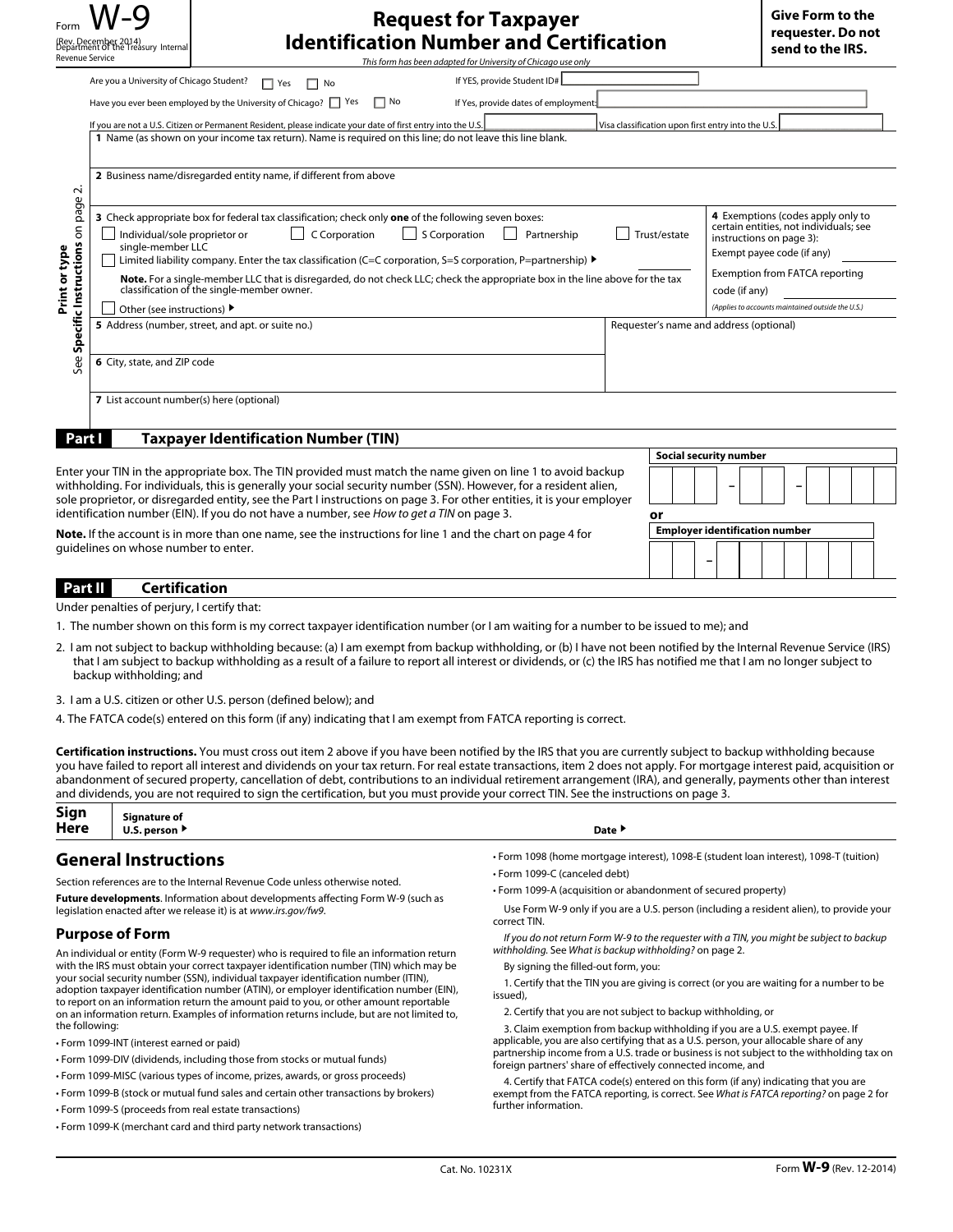**Note.** If you are a U.S. person and a requester gives you a form other than Form W-9 to request your TIN, you must use the requester's form if it is substantially similar to this Form W-9.

**Definition of a U.S. person.** For federal tax purposes, you are considered a U.S. person if you are:

• An individual who is a U.S. citizen or U.S. resident alien;

• A partnership, corporation, company, or association created or organized in the United States or under the laws of the United States;

• An estate (other than a foreign estate); or

• A domestic trust (as defined in Regulations section 301.7701-7).

**Special rules for partnerships.** Partnerships that conduct a trade or business in the United States are generally required to pay a withholding tax under section 1446 on any foreign partners' share of effectively connected taxable income from such business. Further, in certain cases where a Form W-9 has not been received, the rules under section 1446 require a partnership to presume that a partner is a foreign person, and pay the section 1446 withholding tax. Therefore, if you are a U.S. person that is a partner in a partnership conducting a trade or business in the United States, provide Form W-9 to the partnership to establish your U.S. status and avoid section 1446 withholding on your share of partnership income.

In the cases below, the following person must give Form W-9 to the partnership for purposes of establishing its U.S. status and avoiding withholding on its allocable share of net income from the partnership conducting a trade or business in the United States:

• In the case of a disregarded entity with a U.S. owner, the U.S. owner of the disregarded entity and not the entity;

• In the case of a grantor trust with a U.S. grantor or other U.S. owner, generally, the U.S. grantor or other U.S. owner of the grantor trust and not the trust; and

• In the case of a U.S. trust (other than a grantor trust), the U.S. trust (other than a grantor trust) and not the beneficiaries of the trust.

**Foreign person.** If you are a foreign person or the U.S. branch of a foreign bank that has elected to be treated as a U.S. person, do not use Form W-9. Instead, use the appropriate Form W-8 or Form 8233 (see Publication 515, Withholding of Tax on Nonresident Aliens and Foreign Entities).

**Nonresident alien who becomes a resident alien.** Generally, only a nonresident alien individual may use the terms of a tax treaty to reduce or eliminate U.S. tax on certain types of income. However, most tax treaties contain a provision known as a "saving clause." Exceptions specified in the saving clause may permit an exemption from tax to continue for certain types of income even after the payee has otherwise become a U.S. resident alien for tax purposes.

If you are a U.S. resident alien who is relying on an exception contained in the saving clause of a tax treaty to claim an exemption from U.S. tax on certain types of income, you must attach a statement to Form W-9 that specifies the following five items:

1. The treaty country. Generally, this must be the same treaty under which you claimed exemption from tax as a nonresident alien.

2. The treaty article addressing the income.

3. The article number (or location) in the tax treaty that contains the saving clause and its exceptions.

4. The type and amount of income that qualifies for the exemption from tax.

5. Sufficient facts to justify the exemption from tax under the terms of the treaty article.

*Example.* Article 20 of the U.S.-China income tax treaty allows an exemption from tax for scholarship income received by a Chinese student temporarily present in the United States. Under U.S. law, this student will become a resident alien for tax purposes if his or her stay in the United States exceeds 5 calendar years. However, paragraph 2 of the first Protocol to the U.S.-China treaty (dated April 30, 1984) allows the provisions of Article 20 to continue to apply even after the Chinese student becomes a resident alien of the United States. A Chinese student who qualifies for this exception (under paragraph 2 of the first protocol) and is relying on this exception to claim an exemption from tax on his or her scholarship or fellowship income would attach to Form W-9 a statement that includes the information described above to support that exemption.

If you are a nonresident alien or a foreign entity, give the requester the appropriate completed Form W-8 or Form 8233.

## **Backup Withholding**

**What is backup withholding?** Persons making certain payments to you must under certain conditions withhold and pay to the IRS 28% of such payments. This is called "backup withholding." Payments that may be subject to backup withholding include interest, tax-exempt interest, dividends, broker and barter exchange transactions, rents, royalties, nonemployee pay, payments made in settlement of payment card and third party network transactions, and certain payments from fishing boat operators. Real estate transactions are not subject to backup withholding.

You will not be subject to backup withholding on payments you receive if you give the requester your correct TIN, make the proper certifications, and report all your taxable interest and dividends on your tax return.

#### **Payments you receive will be subject to backup withholding if:**

1. You do not furnish your TIN to the requester,

2. You do not certify your TIN when required (see the Part II instructions on page 3 for details),

3. The IRS tells the requester that you furnished an incorrect TIN,

4. The IRS tells you that you are subject to backup withholding because you did not report all your interest and dividends on your tax return (for reportable interest and dividends only), or

5. You do not certify to the requester that you are not subject to backup withholding under 4 above (for reportable interest and dividend accounts opened after 1983 only).

Certain payees and payments are exempt from backup withholding. See *Exempt payee code* on page 3 and the separate Instructions for the Requester of Form W-9 for more information.

Also see *Special rules for partnerships* above.

## **What is FATCA reporting?**

The Foreign Account Tax Compliance Act (FATCA) requires a participating foreign financial institution to report all United States account holders that are specified United States persons. Certain payees are exempt from FATCA reporting. See *Exemption from FATCA reporting code* on page 3 and the Instructions for the Requester of Form W-9 for more information.

## **Updating Your Information**

You must provide updated information to any person to whom you claimed to be an exempt payee if you are no longer an exempt payee and anticipate receiving reportable payments in the future from this person. For example, you may need to provide updated information if you are a C corporation that elects to be an S corporation, or if you no longer are tax exempt. In addition, you must furnish a new Form W-9 if the name or TIN changes for the account; for example, if the grantor of a grantor trust dies.

#### **Penalties**

**Failure to furnish TIN.** If you fail to furnish your correct TIN to a requester, you are subject to a penalty of \$50 for each such failure unless your failure is due to reasonable cause and not to willful neglect.

**Civil penalty for false information with respect to withholding.** If you make a false statement with no reasonable basis that results in no backup withholding, you are subject to a \$500 penalty.

**Criminal penalty for falsifying information.** Willfully falsifying certifications or affirmations may subject you to criminal penalties including fines and/or imprisonment. **Misuse of TINs.** If the requester discloses or uses TINs in violation of federal law, the requester may be subject to civil and criminal penalties.

## **Specific Instructions**

## **Line 1**

You must enter one of the following on this line; **do not** leave this line blank. The name should match the name on your tax return.

If this Form W-9 is for a joint account, list first, and then circle, the name of the person or entity whose number you entered in Part I of Form W-9.

a. **Individual.** Generally, enter the name shown on your tax return. If you have changed your last name without informing the Social Security Administration (SSA) of the name change, enter your first name, the last name as shown on your social security card, and your new last name.

**Note. ITIN applicant:** Enter your individual name as it was entered on your Form W-7 application, line 1a. This should also be the same as the name you entered on the Form 1040/1040A/1040EZ you filed with your application.

b. **Sole proprietor or single-member LLC.** Enter your individual name as shown on your 1040/1040A/1040EZ on line 1. You may enter your business, trade, or "doing business as" (DBA) name on line 2.

c. **Partnership, LLC that is not a single-member LLC, C Corporation, or S Corporation.** Enter the entity's name as shown on the entity's tax return on line 1 and any business, trade, or DBA name on line 2.

d. **Other entities.** Enter your name as shown on required U.S. federal tax documents on line 1. This name should match the name shown on the charter or other legal document creating the entity. You may enter any business, trade, or DBA name on line 2.

e. **Disregarded entity.** For U.S. federal tax purposes, an entity that is disregarded as an entity separate from its owner is treated as a "disregarded entity." See Regulations section 301.7701-2(c)(2)(iii). Enter the owner's name on line 1. The name of the entity entered on line 1 should never be a disregarded entity. The name on line 1 should be the name shown on the income tax return on which the income should be reported. For example, if a foreign LLC that is treated as a disregarded entity for U.S. federal tax purposes has a single owner that is a U.S. person, the U.S. owner's name is required to be provided on line 1. If the direct owner of the entity is also a disregarded entity, enter the first owner that is not disregarded for federal tax purposes. Enter the disregarded entity's name on line 2, "Business name/disregarded entity name." If the owner of the disregarded entity is a foreign person, the owner must complete an appropriate Form W-8 instead of a Form W-9. This is the case even if the foreign person has a U.S. TIN.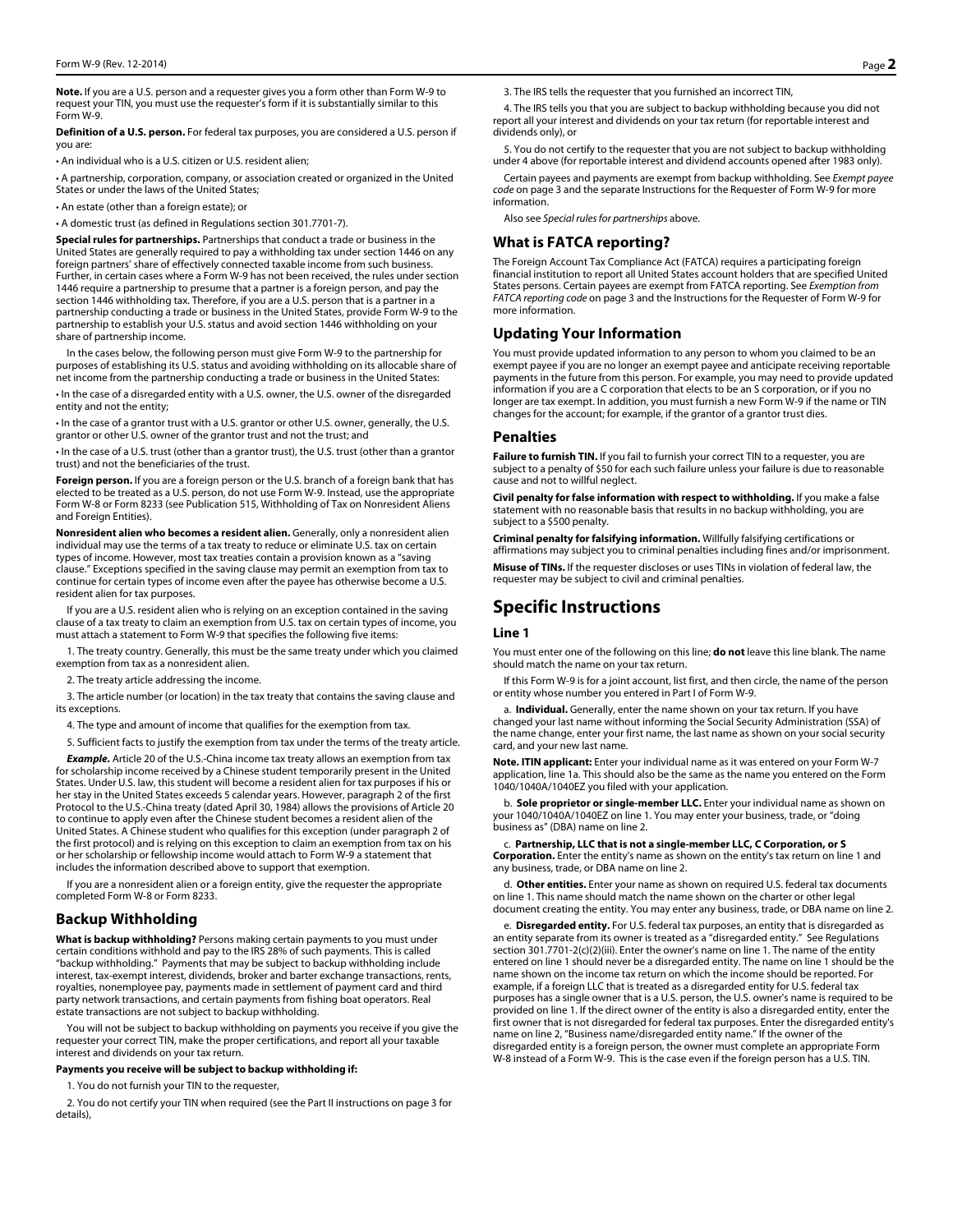### **Line 2**

If you have a business name, trade name, DBA name, or disregarded entity name, you may enter it on line 2.

#### **Line 3**

Check the appropriate box in line 3 for the U.S. federal tax classification of the person whose name is entered on line 1. Check only one box in line 3.

**Limited Liability Company (LLC).** If the name on line 1 is an LLC treated as a partnership for U.S. federal tax purposes, check the "Limited Liability Company" box and enter "P" in the space provided. If the LLC has filed Form 8832 or 2553 to be taxed as a corporation, check the "Limited Liability Company" box and in the space provided enter "C" for C corporation or "S" for S corporation. If it is a single-member LLC that is a disregarded entity, do not check the "Limited Liability Company" box; instead check the first box in line 3 "Individual/sole proprietor or single-member LLC."

## **Line 4, Exemptions**

If you are exempt from backup withholding and/or FATCA reporting, enter in the appropriate space in line 4 any code(s) that may apply to you.

#### **Exempt payee code.**

• Generally, individuals (including sole proprietors) are not exempt from backup withholding.

• Except as provided below, corporations are exempt from backup withholding for certain payments, including interest and dividends.

• Corporations are not exempt from backup withholding for payments made in settlement of payment card or third party network transactions.

• Corporations are not exempt from backup withholding with respect to attorneys' fees or gross proceeds paid to attorneys, and corporations that provide medical or health care services are not exempt with respect to payments reportable on Form 1099-MISC.

The following codes identify payees that are exempt from backup withholding. Enter the appropriate code in the space in line 4.

1—An organization exempt from tax under section 501(a), any IRA, or a custodial account under section 403(b)(7) if the account satisfies the requirements of section 401(f) (2)

2—The United States or any of its agencies or instrumentalities

3—A state, the District of Columbia, a U.S. commonwealth or possession, or any of their political subdivisions or instrumentalities

4—A foreign government or any of its political subdivisions, agencies, or instrumentalities

5—A corporation

6—A dealer in securities or commodities required to register in the United States, the District of Columbia, or a U.S. commonwealth or possession

7—A futures commission merchant registered with the Commodity Futures Trading Commission

8—A real estate investment trust

9—An entity registered at all times during the tax year under the Investment Company Act of 1940

10—A common trust fund operated by a bank under section 584(a)

11—A financial institution

12—A middleman known in the investment community as a nominee or custodian

13—A trust exempt from tax under section 664 or described in section 4947

The following chart shows types of payments that may be exempt from backup withholding. The chart applies to the exempt payees listed above, 1 through 13.

| IF the payment is for $\dots$                                                             | THEN the payment is exempt for $\dots$                                                                                                                                                                                       |
|-------------------------------------------------------------------------------------------|------------------------------------------------------------------------------------------------------------------------------------------------------------------------------------------------------------------------------|
| Interest and dividend payments                                                            | All exempt payees except<br>for 7                                                                                                                                                                                            |
| <b>Broker transactions</b>                                                                | Exempt payees 1 through 4 and 6 through<br>11 and all C corporations. S corporations<br>must not enter an exempt payee code<br>because they are exempt only for sales of<br>noncovered securities acquired prior to<br>2012. |
| Barter exchange transactions and patronage Exempt payees 1 through 4<br>dividends         |                                                                                                                                                                                                                              |
| Payments over \$600 required to be reported<br>and direct sales over \$5,000 <sup>1</sup> | Generally, exempt payees<br>1 through $5^2$                                                                                                                                                                                  |
| Payments made in settlement of payment<br>card or third party network transactions        | Exempt payees 1 through 4                                                                                                                                                                                                    |

 $^{1}$  See Form 1099-MISC, Miscellaneous Income, and its instructions.

 $2$  However, the following payments made to a corporation and reportable on Form 1099-MISC are not exempt from backup withholding: medical and health care payments, attorneys' fees, gross proceeds paid to an attorney reportable under section 6045(f), and payments for services paid by a federal executive agency.

**Exemption from FATCA reporting code.** The following codes identify payees that are exempt from reporting under FATCA. These codes apply to persons submitting this form for accounts maintained outside of the United States by certain foreign financial institutions. Therefore, if you are only submitting this form for an account you hold in the United States, you may leave this field blank. Consult with the person requesting this form if you are uncertain if the financial institution is subject to these requirements. A requester may indicate that a code is not required by providing you with a Form W-9 with "Not Applicable" (or any similar indication) written or printed on the line for a FATCA exemption code.

A—An organization exempt from tax under section 501(a) or any individual retirement plan as defined in section 7701(a)(37)

-The United States or any of its agencies or instrumentalities

C—A state, the District of Columbia, a U.S. commonwealth or possession, or any of their political subdivisions or instrumentalities

D—A corporation the stock of which is regularly traded on one or more established securities markets, as described in Regulations section 1.1472-1(c)(1)(i)

E—A corporation that is a member of the same expanded affiliated group as a corporation described in Regulations section 1.1472-1(c)(1)(i)

F—A dealer in securities, commodities, or derivative financial instruments (including notional principal contracts, futures, forwards, and options) that is registered as such under the laws of the United States or any state

G—A real estate investment trust

H—A regulated investment company as defined in section 851 or an entity registered at all times during the tax year under the Investment Company Act of 1940

I—A common trust fund as defined in section 584(a)

J—A bank as defined in section 581

K—A broker

L—A trust exempt from tax under section 664 or described in section 4947(a)(1)

M—A tax exempt trust under a section 403(b) plan or section 457(g) plan

**Note.** You may wish to consult with the financial institution requesting this form to determine whether the FATCA code and/or exempt payee code should be completed.

#### **Line 5**

Enter your address (number, street, and apartment or suite number). This is where the requester of this Form W-9 will mail your information returns.

#### **Line 6**

Enter your city, state, and ZIP code.

## **Part I. Taxpayer Identification Number (TIN)**

**Enter your TIN in the appropriate box.** If you are a resident alien and you do not have and are not eligible to get an SSN, your TIN is your IRS individual taxpayer identification number (ITIN). Enter it in the social security number box. If you do not have an ITIN, see *How to get a TIN* below.

If you are a sole proprietor and you have an EIN, you may enter either your SSN or EIN. However, the IRS prefers that you use your SSN.

If you are a single-member LLC that is disregarded as an entity separate from its owner (see *Limited Liability Company (LLC)* on this page), enter the owner's SSN (or EIN, if the owner has one). Do not enter the disregarded entity's EIN. If the LLC is classified as a corporation or partnership, enter the entity's EIN.

**Note.** See the chart on page 4 for further clarification of name and TIN combinations.

**How to get a TIN.** If you do not have a TIN, apply for one immediately. To apply for an SSN, get Form SS-5, Application for a Social Security Card, from your local SSA office or get this form online at *www.ssa.gov*. You may also get this form by calling 1-800-772-1213. Use Form W-7, Application for IRS Individual Taxpayer Identification Number, to apply for an ITIN, or Form SS-4, Application for Employer Identification Number, to apply for an EIN. You can apply for an EIN online by accessing the IRS website at *www.irs.gov/businesses* and clicking on Employer Identification Number (EIN) under Starting a Business. You can get Forms W-7 and SS-4 from the IRS by visiting IRS.gov or by calling 1-800-TAX-FORM (1-800-829-3676).

If you are asked to complete Form W-9 but do not have a TIN, apply for a TIN and write "Applied For" in the space for the TIN, sign and date the form, and give it to the requester. For interest and dividend payments, and certain payments made with respect to readily tradable instruments, generally you will have 60 days to get a TIN and give it to the requester before you are subject to backup withholding on payments. The 60-day rule does not apply to other types of payments. You will be subject to backup withholding on all such payments until you provide your TIN to the requester.

**Note.** Entering "Applied For" means that you have already applied for a TIN or that you intend to apply for one soon.

**Caution:** *A disregarded U.S. entity that has a foreign owner must use the appropriate Form W-8.*